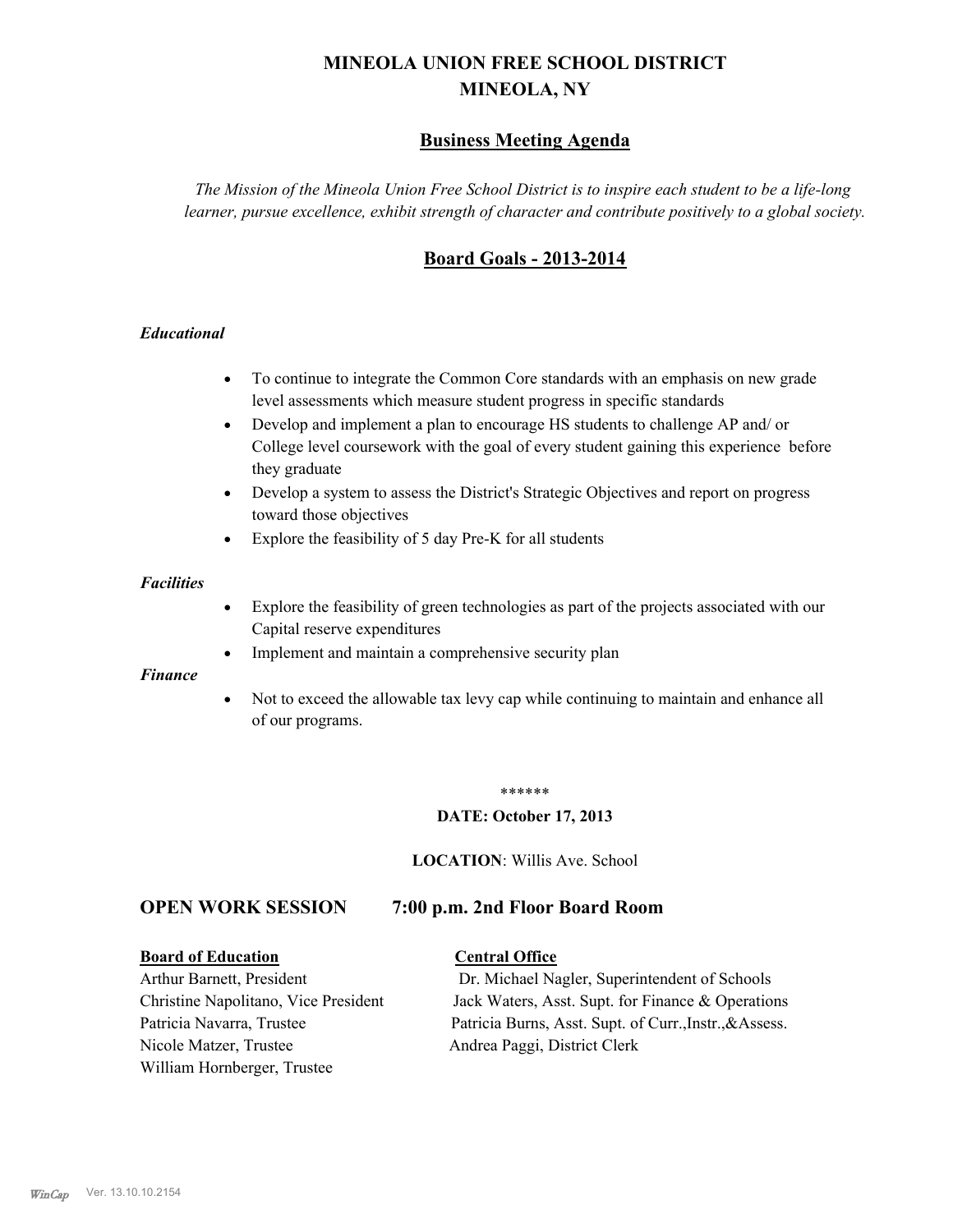**A. Call to Order B. Pledge of Allegiance C. Reading of Mission**

**D. Moment of Silent Meditation**

## **E. Dais & Visitor Introductions**

**F. High School Student Organization Report**

# **G. BOE Reports**

- **a. Comments from Board Trustees**
- **b. Comments from Board President**
- **c. Comments from Superintendent**

### **H. Old Business**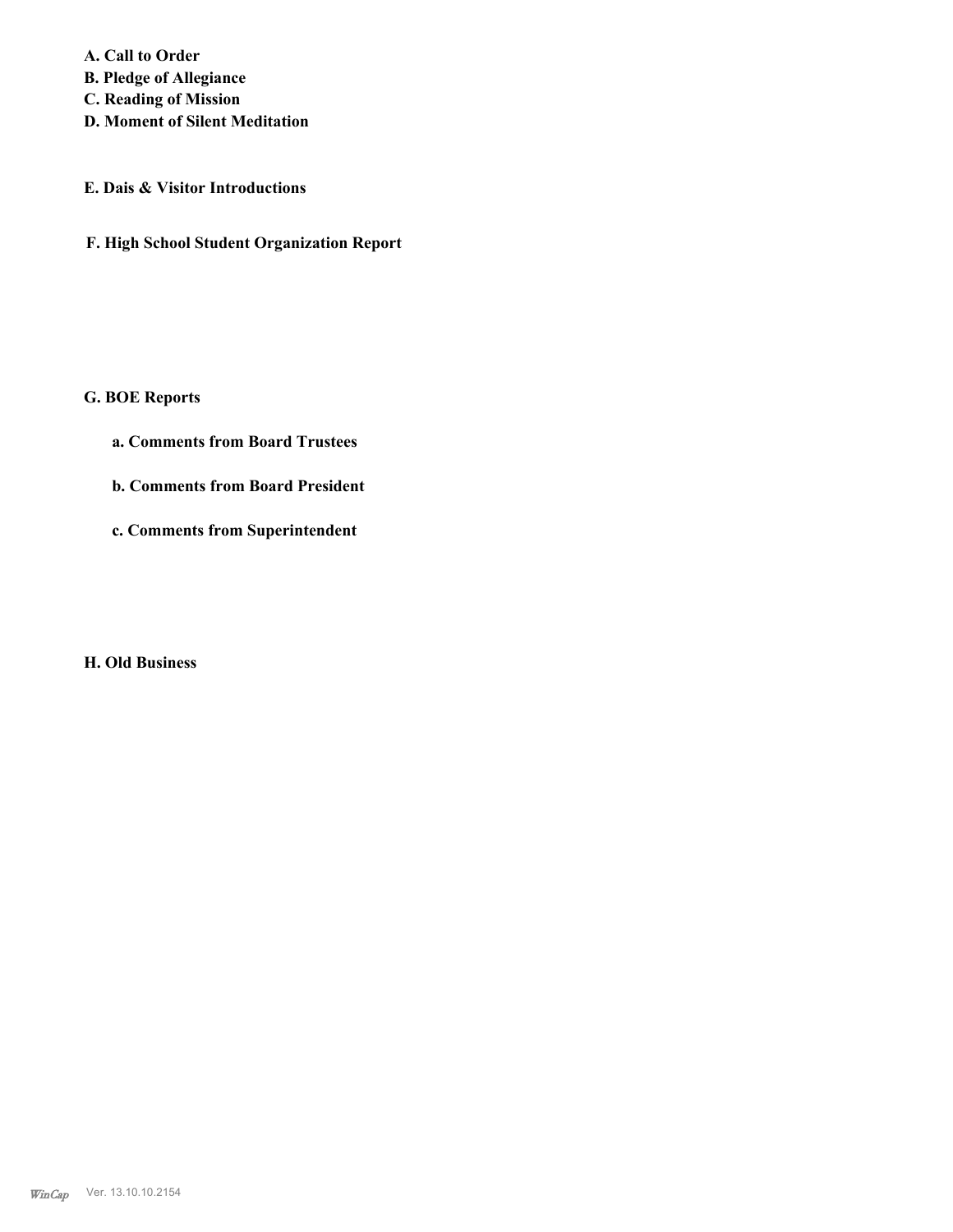#### **I. New Business**

#### **Special District Meeting - November 19, 2013**

**RESOLUTION # 24 - BE IT RESOLVED** that the Board of Education of the Mineola Union Free School District approves of the following information regarding the Special District Meeting scheduled for November 19, 2013:

- (a) The Special District Meeting will be held on **Tuesday**, **November 19, 2013**.
- (b) The District Clerk be authorized to make all necessary arrangements for the registration of qualified voters and for the conduct of the Special District Meeting to be held on **Tuesday**, **November 19, 2013**, including the rental and delivery of voting machines and the publication of the necessary notices of public budget hearing, and of said registration, as required by law, in the **Mineola American and Williston Times.**
- (c) The polls on the date of the Special District Meeting will be open for the period from 6:00 a.m. to 9:00 p.m., both inclusive.
- (d) The polls for voting purposes at these locations will be designated as (1) Jackson Avenue School; and (2) Meadow Drive School.
- (e) Each of the Inspectors of Election and Registrars designated by the Board of Education serve for such Annual Election and be compensated in the sum of **\$10.00** per hour for their services.
- (f) The President of the Board of Education will be designated as Chairperson, calling the election to order.
- (g) The form and content of the notice of the Special District Meeting and of the registration of voters and the annual election including the dates, times and places thereof as set forth in such notices, all as prepared by the District Clerk and annexed hereto, be approved.
- (h) Dr. Nagler and Mrs. Paggi are designated as Poll Clerks to canvass "affidavit ballots" to meet at the Superintendent's Office on **Wednesday**, **November 20, 2013**, at 3:00 p.m. for such purpose.
- (i) A special evening registration of voters shall take place on **Tuesday**, **November 5, 2013**, from 4:00 p.m. to 8:00 p.m. at the Willis Avenue School, located at 121 Jackson Avenue, Mineola, NY 11501.

| MOUOII:<br>Second: |     |
|--------------------|-----|
| Yes:               | No: |
|                    |     |
|                    |     |
|                    |     |
| Passed:            |     |

**Motion:**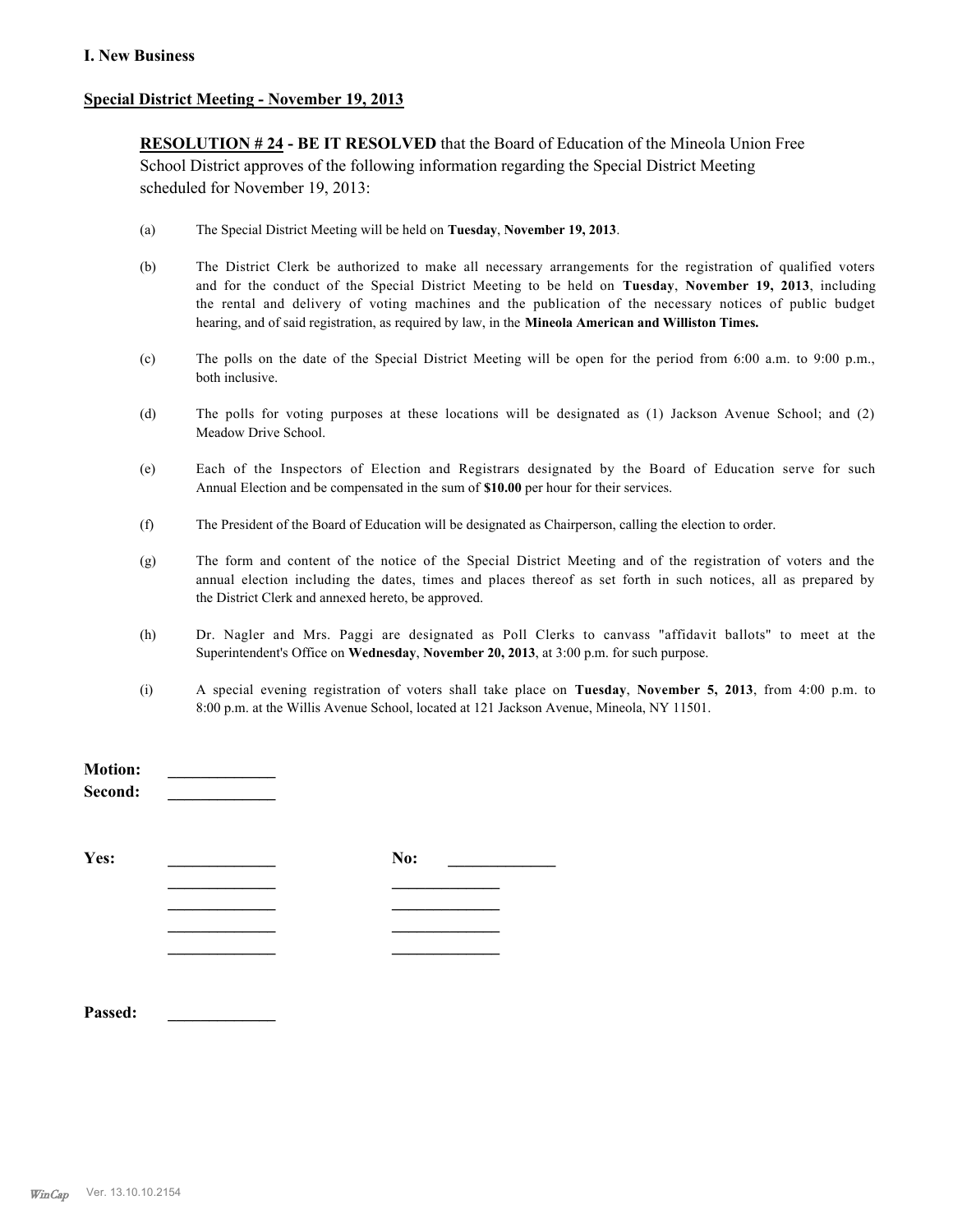#### **J. Consensus Agenda**

**RESOLUTION #25 -BE IT RESOLVED** that the Board of Education approves the consensus agenda items J.1.a. through J.6.a., as presented.

| <b>Motion:</b><br>Second: |     |  |
|---------------------------|-----|--|
| Yes:                      | No: |  |
|                           |     |  |
|                           |     |  |
|                           |     |  |
| Passed:                   |     |  |

### 1. **Accepting of Minutes**

That the Board of Education accepts the minutes of October 3, 2013 Workshop Meeting as presented. a.

#### 2. **Instruction**

- a. Leave(s) of Absence/Medical
- That the Board of Education approves a Medical Leave of Absence to Kathleen Loughlin, HS Art Teacher, using accumulated sick days, starting September 1, 2013. 1.

### b. Appointments Instruction

- That the Board of Education approves the recommendation of the Superintendent to amend the salary of Cynthia Kopp, due to her Preferred Eligibility Status, from MA, Step 1, \$67,942 to MA+50, Step 3, \$81,819, effective September 1, 2013. 1.
- The Board of Education approves the appointment of John Fretz, to the position of Leave Replacement Teacher, for Krista O'Donnell, at Mineola High School, effective October 18, 2013 to on or before June 30, 2014. Salary: BA+15, Step 1, \$60,995.00. 2.
- The Board of Education approves the appointment of Daniel Zarchy, to the position of part time (.6) Leave Replacement Teacher, for John Fretz, at Mineola High School, effective October 18, 2013 to on or before June 30, 2014. Salary: .6 of MA, Step 1, \$67,942.00 equalling \$40,765.00. 3.

#### Appointment(S) Sub Teacher per diem c.

The Board of Education accepts the following individual(s) as Per Diem Substitute Teacher(s) for the current school year, at a daily rate of \$100.00 per day; and retirees at a daily rate of \$125.00 per day.:

| EMPLOYEE NAME | <b>EMPLOYEE CERTIFICATION</b> |
|---------------|-------------------------------|
| Daniel Zarchy | Social Studies 7-12           |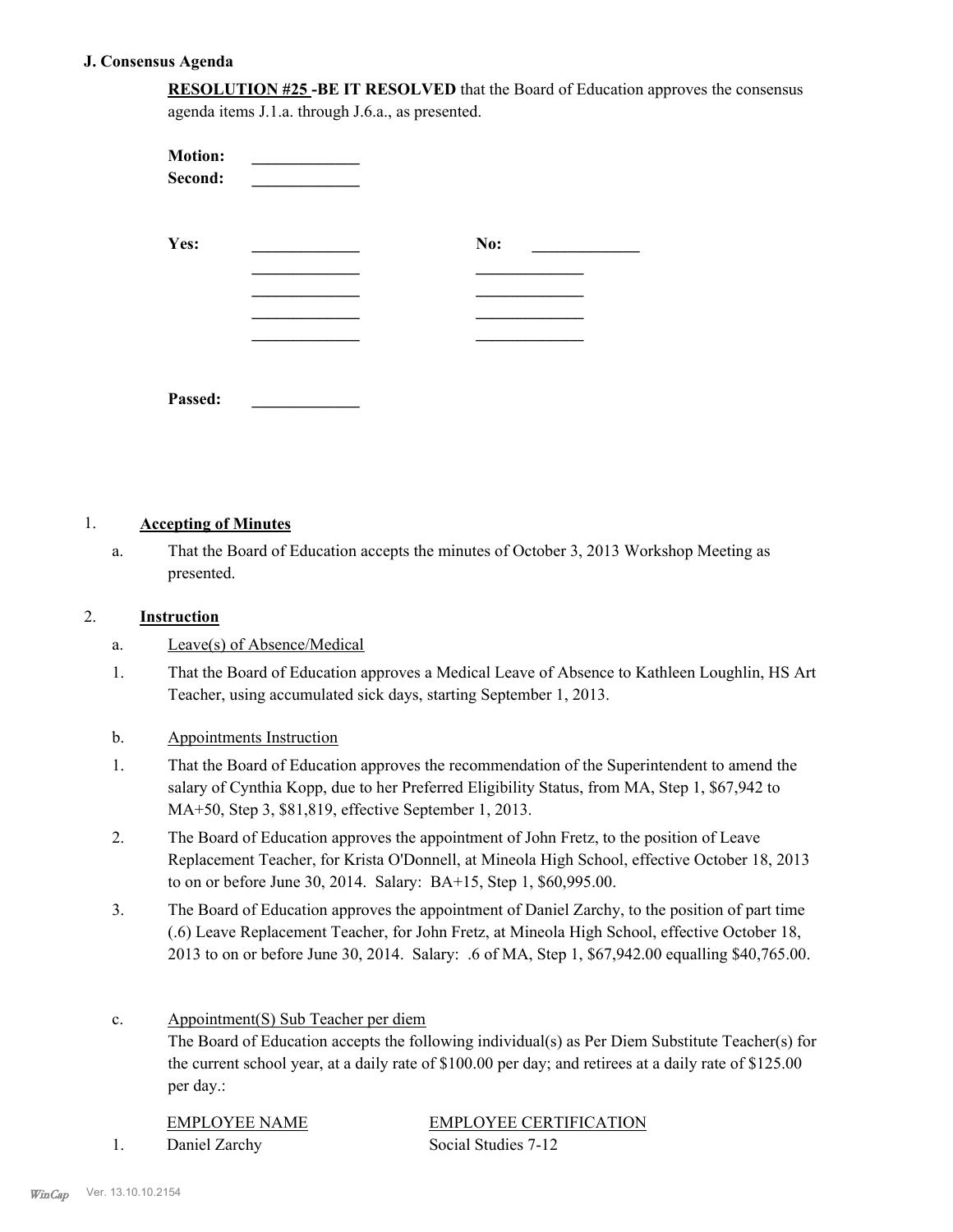#### d. Appointments 45 Day Subs

The Board of Education approves the appointment of Laura Doherty, to the position of 45 Day Substitute Teacher for Kathleen Loughlin, HS Art Teacher, effective September 1, 2013 to on or before June 30, 2014. Salary: Days 1-20, \$100, Days 21-39 \$110, Days 40-45 \$120, Day 46 contract salary MA, Step 1, \$67,942 pro-rated. 1.

#### e. Appointment(S) Perm Sub

- The Board of Education approves the appointment of Nicholas Pontolillo, to the position of Permanent Substitute Teacher, at Mineola High School, effective October 18, 2013 to May 31, 2014. Salary: \$100 per day. 1.
- The Board of Education approves the appointment of Nicholas Tonini, to the position of Permanent Substitute Teacher, at Mineola High School, effective October 18, 2013 to May 31, 2014. Salary: \$100 per day. 2.
- The Board of Education approves the appointment of Dena L. Zornberg, to the position of Permanent Substitute Teacher at Mineola High School, effective October 18, 2013 to May 31, 2014. Salary: \$100.00 per day. 3.

#### Facilitators f.

That the Board of Education approves the appointment of the following staff for the 2013-2014 APPR Facilitators:

| <u>SCHOOL</u> | <b>EMPLOYEE NAME</b> | <b>STIPEND</b> |
|---------------|----------------------|----------------|
| Hampton       | Denise M. Maynard    | \$1,000.00     |
| Jackson       | Janice A. Killelea   | \$1,000.00     |
| Meadow        | Bruce M. Vatske      | \$1,000.00     |
| Middle School | Matthew Deluca       | \$1,000.00     |
| Middle School | Peter J. Carlson     | \$1,000.00     |
| High School   | Frank Massaro        | \$1,000.00     |
| High School   | Suzanne Sabatini     | \$1,000.00     |
|               |                      |                |

#### Appointment(s) Coaches g.

That the Board of Education approves the appointment of the following coaches for the current school year:

| <b>POSITION</b>                   | <b>EMPLOYEE NAME</b> | <b>STEP</b> | <b>STIPEND</b> |
|-----------------------------------|----------------------|-------------|----------------|
| <b>Basketball Varsity Boys</b>    | James P. Hegmann     | 3           | \$9,174.00     |
| Basketball- Jr Varsity Boys       | Dominick J. Tolipano | 3           | \$6,282.00     |
| Basketball- Jr. High Boys 7th     | William G. Digennaro | 3           | \$5,374.00     |
| Basketball- Jr. High Boys 8th     | Martin F. Joyce      | 3           | \$5,374.00     |
| <b>Basketball-Varsity Girls</b>   | Denise E. Zunno      | 3           | \$9,174.00     |
| Basketball- Jr Varsity Girls      | Caitlin T. Orlando   | 3           | \$6,282.00     |
| Basketball- Jr. High Girls 7th    | William G. Digennaro | 3           | \$5,374.00     |
| Basketball- Jr. High Girls 8th    | Martin F. Joyce      | 3           | \$5,374.00     |
| Girls Varsity/JV Bowling          | Mark Miller          | 3           | \$4,411.00     |
| Boys Varsity/JV Bowling           | Helmut Bohringer     | 3           | \$4,411.00     |
| Wrestling-Varsity                 | Daniel Guido         | 3           | \$8,828.00     |
| Wrestling-Jr Varsity              | Frank J. Massaro     | 3           | \$6,282.00     |
| Wrestling-Varisty-Asst            | Joseph P. Cerulli    | 3           | \$6,003.00     |
| Wrestling-Jr. High 7/8            | Michael Palumbo      | 3           | \$5,770.00     |
| Wrestling-Jr. High Asst 7/8       | Gary L. Santosus     | 3           | \$5,363.00     |
| Volleyball-Jr High 7th            | <b>Hilary Pavels</b> | 3           | \$4,764.00     |
| Volleyball-Jr High 8th            | Hyunah Park          | 3           | \$4,764.00     |
| <b>Track-Winter Varsity Girls</b> | Thomas J. Leninger   | 3           | \$7,809.00     |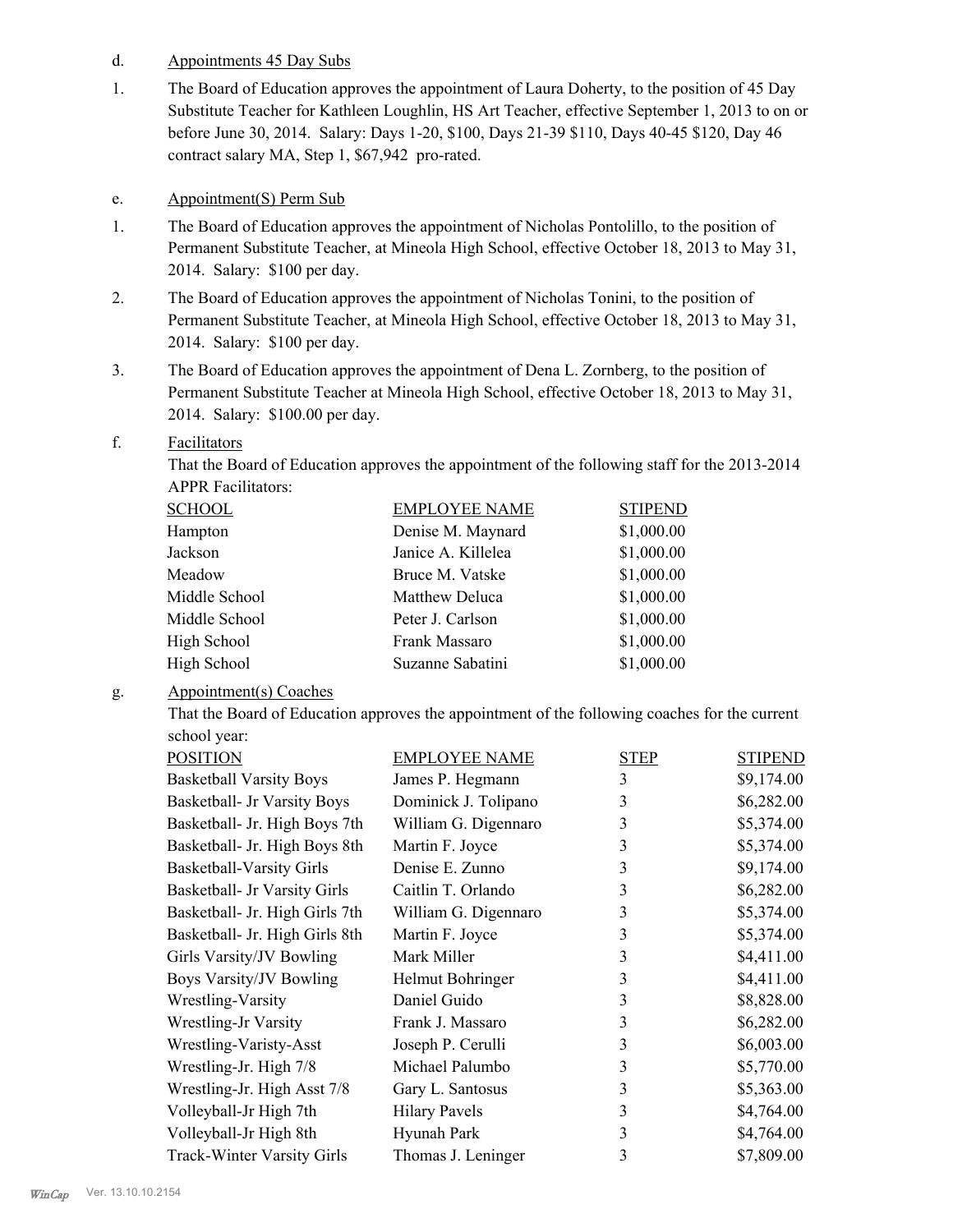| <b>POSITION</b>           | EMPLOYEE NAME     | <b>STEP</b> | <b>STIPEND</b> |
|---------------------------|-------------------|-------------|----------------|
| Track-Winter Varsity Boys | John E. Fretz     |             | \$7.809.00     |
| Track-Assistant           | Nicole K. Wissler |             | \$4.271.00     |

Appointment(s) Club/Stipends h.

That the Board of Education approves the following Club/stipend recommendations for the current school year:

| <b>POSITION</b>                  | <b>EMPLOYEE NAME</b>          | <b>STIPEND</b>      |
|----------------------------------|-------------------------------|---------------------|
| Cheerleader Adv-Winter           | Laura Kligman                 | \$4,281.00          |
| <b>Athletes Helping Athletes</b> | Maryellen Perinchief          | \$1,427.00          |
| <b>Brainstormers</b>             | Robert Goodwin(1/2 stipend)   | 1/2 of \$1,427.00   |
| <b>Brainstormers</b>             | Bette Sloane(1/2 stipend)     | 1/2 of \$1,427.00   |
| Class Advisor-Freshman           | Tara M. McDonnell             | \$1,019.00          |
| Class Advisor-Sophomore          | Jennifer Honerkamp            | \$1,693.00          |
| Class Advisor-Sophomore          | Eleni Theodorakis             | \$1,693.00          |
| Class Advisor-Junior             | Suzanne Sabatini              | \$2,367.00          |
| Class Advisor-Junior             | <b>Bette Sloane</b>           | \$2,367.00          |
| Class Advisor-Senior             | Donald A. Leopardi            | \$2,854.00          |
| Class Advisor-Senior             | Nancy A. Regan                | \$2,854.00          |
| Creative Writing Club            | Andrew T. Smith               | \$980.00            |
| <b>Environmental Club</b>        | Susan B. Kennedy              | \$1,786.00          |
| Foreign Language-Italian         | Giuseppa Iaboni               | \$980.00            |
| Gay Straight Alliance            | Laura L. Grassie              | \$1,786.00          |
| Increase the Peace               | Michael Furey $(1/2$ stipend) | 1/2 of \$2,141.00   |
| Increase the Peace               | C. Lombardi(1/2 stipend)      | $1/2$ of \$2,141.00 |
| Japanese Animee Club             | Lucy A. Long                  | \$1,786.00          |
| Kiwanis Club(Key Club)           | Surabhi John (1/2 stipend)    | 1/2 of \$2,367.00   |
| Kiwanis Club (Key Club)          | Mary Owens (1/2 stipend)      | 1/2 of \$2,367.00   |
| Latin Club                       | Gigi L. Foge                  | \$980.00            |
| Literary Society Club            | Mark Bomser                   | \$1,358.00          |
| Mathletes Olympiads-8th          | Lisa M. Marino                | \$980.00            |
| Mathletes Advisor                | Suzanne Sabatini              | \$1,427.00          |
| Mentoring Latinas                | Marie Watson                  | \$1,427.00          |
| Mock Trial Advisor               | Soraya Zahn Rogers            | \$980.00            |
| National Honor Society           | Eileen Burke                  | \$1,547.00          |
| <b>Question Mark Editor</b>      | Andrew T. Smith               | \$3,940.00          |
| <b>Red Cross Advisor</b>         | Tara M. McDonnell             | \$980.00            |
| Science Club Advisor             | Ellen McGlade-McCulloh        | \$1,786.00          |
| <b>Signet Advisor (Business)</b> | Denise E. Zunno               | \$3,640.00          |
| Signet Advisor (Editorial)       | Paul A. Sommer                | \$5,025.00          |
| <b>Student Organization</b>      | Francine Sclafani             | \$4,388.00          |
| <b>Student Service Center</b>    | Eileen Burke (1/2 stipend)    | 1/2 of \$5,025.00   |
| <b>Student Service Center</b>    | Nancy Regan (1/2 stipend)     | 1/2 of \$5,025.00   |
| <b>Students Against Drunk</b>    | Maryellen Perinchief          | \$1,786.00          |
| Driving Advisor                  |                               |                     |
| A Capella Choir                  | Megan M. Messina              | \$2,142.00          |
| Art Club Advisor                 | Kathleen M. Loughlin          | \$980.00            |
| Dynamics/Vocal Jazz Choir        | Megan M. Messina              | \$1,427.00          |
| Jazz Ensemble 1                  | <b>Donald Carreras</b>        | \$1,427.00          |
| Jazz Ensemble2                   | Marc Ratner                   | \$1,427.00          |
| <b>String Ensemble Advisor</b>   | <b>Tracey Campbell</b>        | \$1,427.00          |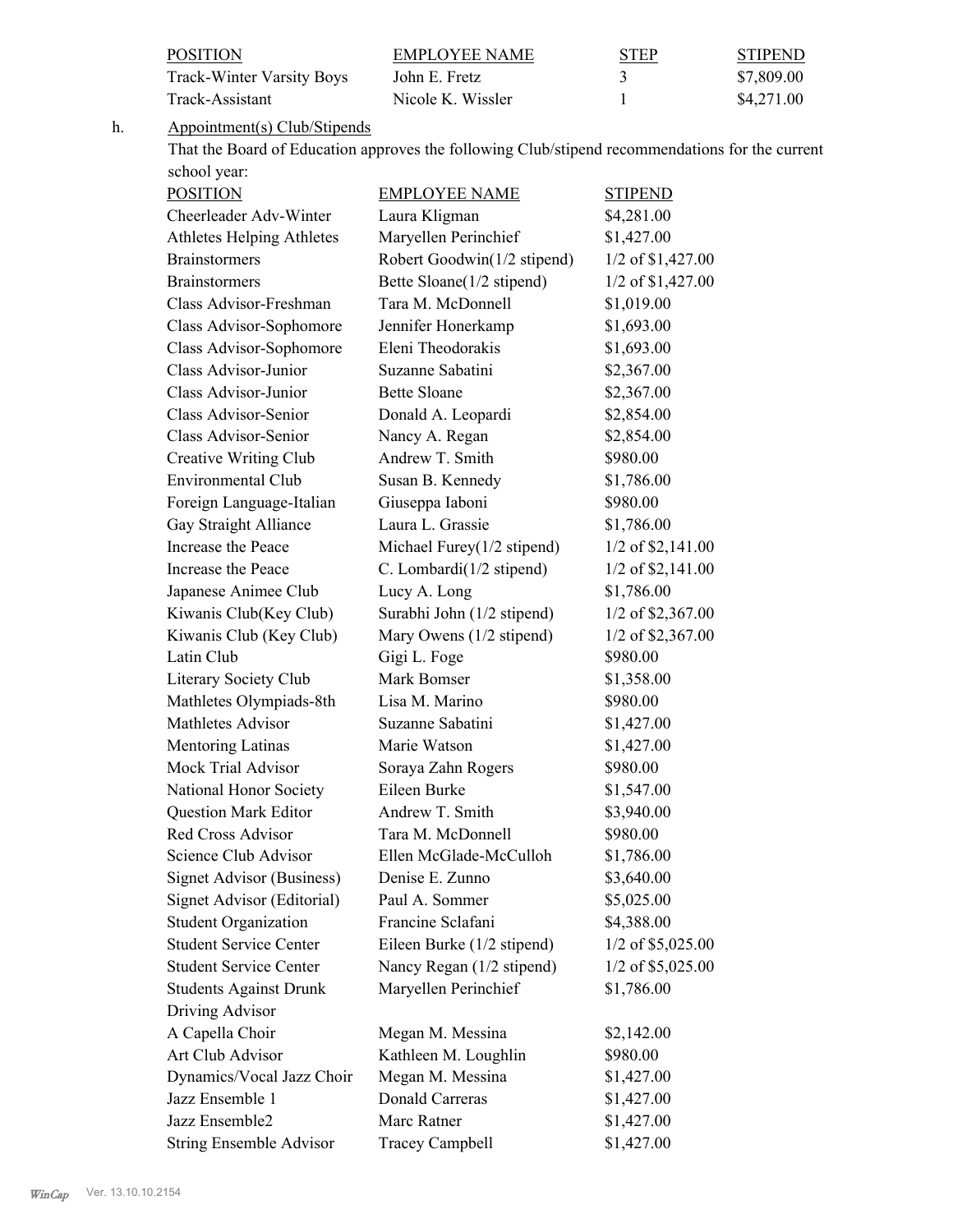| <b>POSITION</b>                   | <b>EMPLOYEE NAME</b>        | <b>STIPEND</b>    |
|-----------------------------------|-----------------------------|-------------------|
| <b>Animal Rights-PAWS</b>         | Annmarie Palumbo            | \$905.00          |
| Art Club                          | Andrea Antonelli            | \$905.00          |
| <b>Bookstore Advisor</b>          | Annmarie Palumbo            | \$905.00          |
| <b>Chamber Ensemble</b>           | Kristin Frazer              | \$1,427.00        |
| Chess Club                        | Michael Mildon              | \$905.00          |
| <b>Color Night Advisor</b>        | Annmarie Palumbo            | \$2,850.00        |
| <b>Color Night Assistant</b>      | Caryl A. Salesi             | \$1,948.00        |
| Community Action Adv              | A. Antonelli(1/2 stipend)   | 1/2 of \$1,092.00 |
| Community Action Adv              | A. Palumbo(1/2 stipend)     | 1/2 of \$1,092.00 |
| <b>Enviromental Club</b>          | L. Spanhake(1/2 stipend)    | 1/2 of \$988.00   |
| <b>Enviromental Club</b>          | Courtney Serio(1/2 stipend) | 1/2 of \$988.00   |
| Jazz Ensemble Advisor             | Mark Bennett                | \$1,427.00        |
| Math Olympiads Advisor            | Courtney Serio              | \$905.00          |
| National Jr Honor Society         | Ilyse Milberg(1/2 stipend)  | 1/2 of \$1,364.00 |
| National Jr Honor Society         | A. Palumbo(1/2 stipend)     | 1/2 of \$1,364.00 |
| Newspaper Advisor                 | John O'Malley               | \$2,854.00        |
| Peace Club                        | Jerrill Critchley           | \$905.00          |
| Photography Club                  | Andrea Antonelli            | \$1,332.00        |
| Projection Squad Advisor          | Brian Goldman               | \$1,359.00        |
| Robotics                          | Kenneth Coy                 | \$905.00          |
| <b>Student Council Advisor</b>    | Linda Villalta              | \$3,055.00        |
| Vocal Jazz-Treble Makers          | Brian Goldman               | \$1,427.00        |
| Yearbook Advisor                  | A. Antonelli(1/2 stipend)   | 1/2 of \$2,854.00 |
| Yearbook Advisor                  | A. Palumbo(1/2 stipend)     | 1/2 of \$2,854.00 |
| <b>Musical Director Asst</b>      | Brian Goldman               | \$2,141.00        |
| Musical Choregrapher              | <b>Barbara Peters</b>       | \$2,141.00        |
| <b>Musical Stage Construction</b> | Vincent Tunkel              | \$1,784.00        |
| <b>Musical Director</b>           | <b>Matthew Deluca</b>       | \$4,281.00        |
| <b>Musical Technical Director</b> | <b>Donald Carreras</b>      | \$1,427.00        |
| Drama Director-Fall               | Matthew Deluca              | \$2,854.00        |
| Drama Assist Director             | <b>Bette Sloane</b>         | \$2,141.00        |
| Drama Stage Construction          | Vincent Tunkel              | \$2,141.00        |
| Thespian Club                     | <b>Matthew Deluca</b>       | \$980.00          |
| <b>Book Club Advisor</b>          | A. Palumbo(1/2 stipend)     | 1/2 of \$905.00   |
| <b>Book Club Advisor</b>          | Ilyse Milberg(1/2 stipend)  | 1/2 of \$905.00   |

#### Appointment(S) Marching Band Staff i.

That the Board of Education approves the following staff members for the Marching Band:

|                | <b>POSITION</b>                | <b>EMPLOYEE NAME</b>                 | <b>STIPENDS</b> |
|----------------|--------------------------------|--------------------------------------|-----------------|
| $\mathbf{L}$   | Marching Band Guard Coaches(5) | Michael Amador $(\#5 \text{ of } 5)$ | \$2,141.00      |
| 2.             | Winter Guard Asst Director     | Frank N. Mauriello                   | \$1,427.00      |
| 3 <sub>1</sub> | Winter Guard Coaches-2         | Michael Amador $(\#1 \text{ of } 2)$ | \$980.00        |
| $\overline{4}$ | Winter Guard Drill Writer      | Rachel M. Montanez                   | \$3,367.00      |

# 3. **Instruction: Other**

a. That the Board of Education approves the Superintendent's Goals and Deliverables for the 2013- 2014 school year.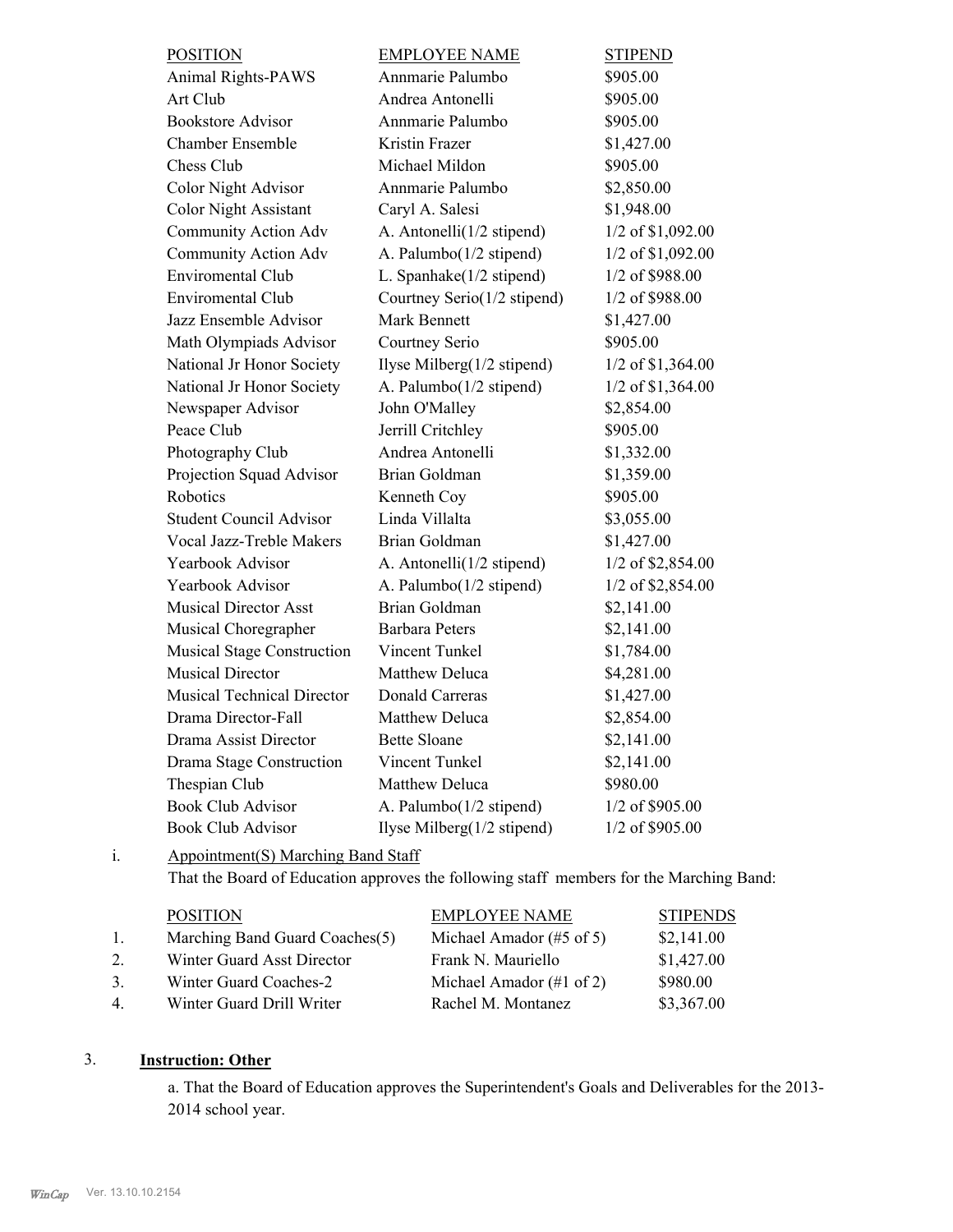# 4. **Civil Service**

- a. Appointments
- That the Board of Education approve the appointment of Nancy McCarthy, to the position of part time Typist Clerk at the High School, to replace Mary Ann Ricci, who retired, effective October 7, 2013. Salary will be \$21.03 per hour on Step 1; probation is 26 weeks. 1.
- That the Board of Education approve the appointment of Gonzalo Urrutia to the position of 10 month, 5 hour Bus Driver, to replace Daniel Makarick who retired, effective September 23, 2013. Salary will be \$21,819 on Step 1; probation is 26 weeks. 2.
- That the Board of Education approve the appointment of Marisse Hargrove to the position of part time 10 hour Lunch Aide at Jackson Avenue School, effective October 7, 2013. Salary is \$13.74 per hour; probation is 26 weeks. 3.
- That the Board of Education approve the appointment of Lisa Frey, to the position of part time 10 hour Lunch Aide at Hampton Street School, effective October 18, 2013. Salary will be \$13.74 per hour; probation is 26 weeks. 4.
- That the Board of Education approve the appointment of Deborah Westfall, to the position of part time 10 hour Lunch Aide, effective October 18, 2013. Salary will be \$13.74 per hour; probation is 26 weeks. 5.
- That the Board of Education approve the appointment of Donna Renda to the position of part time Lunch Aide at the Hampton Street School, effective October 18, 2013. Salary will be \$13.74 per hour. 6.
- b. Leave(s) of Absence
- That the Board of Education approve a paid Medical Leave of Absence due to family illness to Patricia Rella, Teacher Aide at Meadow Drive School, effective September 20, 2013, through December 2, 2013. 1.
- That the Board of Education approve a paid Medical Leave of Absence to Suzzanna Lima, 12 month Bus Driver, effective September 19, 2013 through October 30, 2013. 2.
- c. Resignation(s)
- That the Board of Education accept, with regret, the resignation of Patricia Blainey, Account Clerk in the Business Office, for the purpose of retirement, effective January 16, 2014. 1.
- d. Leave(s) of Absence
- That the Board of Education grants a request to Niloofar Lahijani, part time Teacher Aide at Meadow Drive, for an extension of her Unpaid Medical Leave of Absence, until October 21, 2013. 1.
- e. Section 211
- That the Board of Education approve the authorization for the Superintendent of Schools to sign the waiver of a Section 211 for Daniel McNamara, Bus Driver, in order for him to continue to work for the Mineola UFSD for the period of July 1, 2013 through July 1, 2015. 1.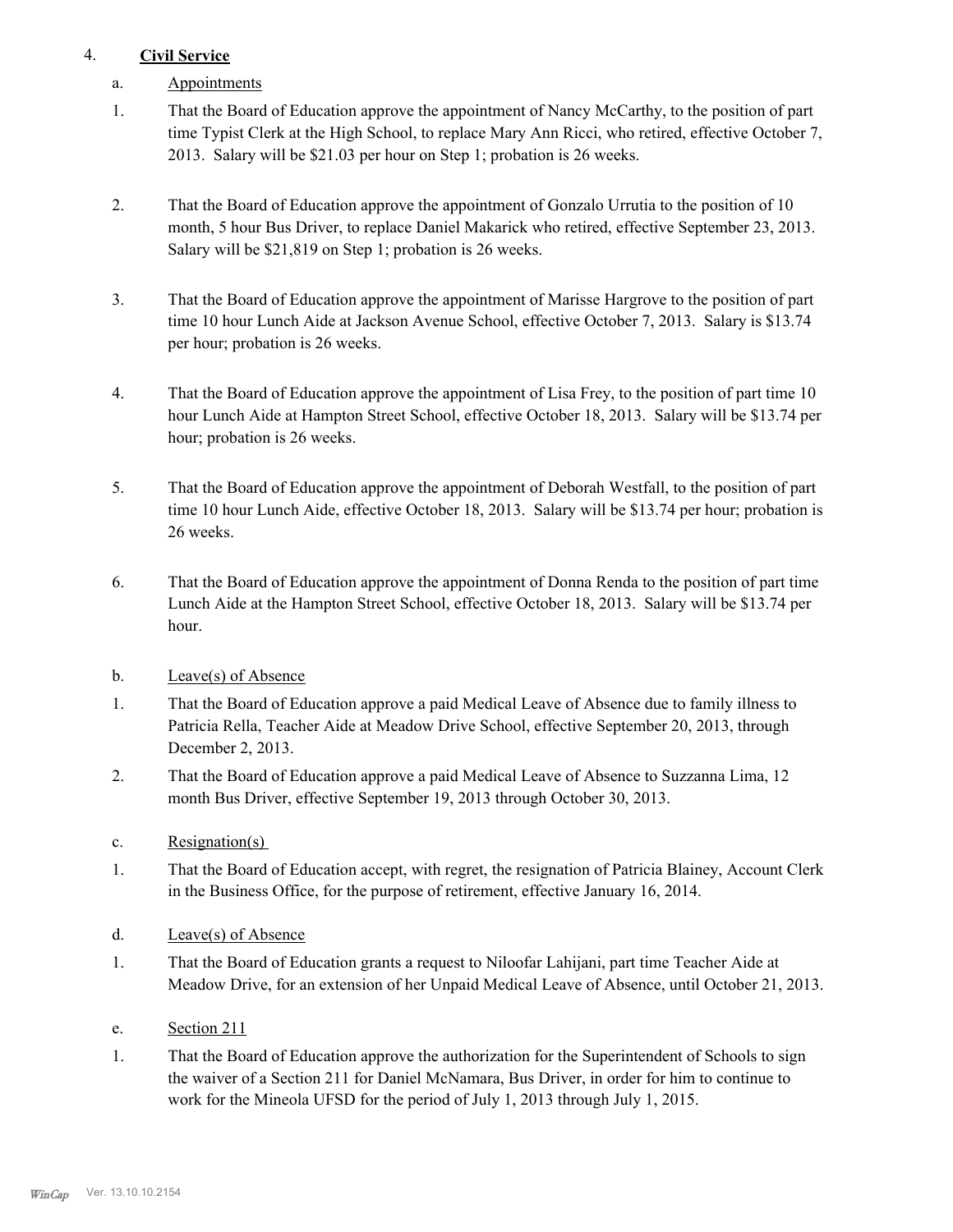That the Board of Education approve the authorization for the Superintendent of Schools to sign the waiver of a Section 211 for Lee Dunninger, Bus Driver, in order for him to continue to work for the Mineola UFSD, effective January 1, 2014 through December 31, 2015. 2.

### 5. **Business /Finance**

### a. **Treasurer's Report**

That the Board of Education accepts the Treasurer's report for the period ending August 31, 2013 and directs that it be placed on file.

# b. **Approval of Invoices and Payroll**

That the Board of Education accepts the Invoices and Payroll for the period ending September 30, 2013

| General Warrant $# 5$ | September $11, 2013$ | \$1,026,743.25 |
|-----------------------|----------------------|----------------|
| General Warrant # $6$ | September $25, 2013$ | \$1,777,488.39 |

**TOTAL EXPENSES \$2,804,231.64**

PAYROLL # 5 & # 6

| General | \$3,872,114.30 |
|---------|----------------|
| F Fund  | \$69,467.85    |

## **TOTAL PAYROLL \$3,941,582.15**

### 6. **Other**

a. That the Board of Education approve a \$2,000 stipend for Kim Baker for the position of Training Instructor for Transportation for the school year 2013/2014.

#### **K. Superintendent's Report**

Superintendent of Schools' Reports for 10/17/13 Presentations:

There are no special presentations this evening.

Superintendent Comments

### **L. Public Comments**